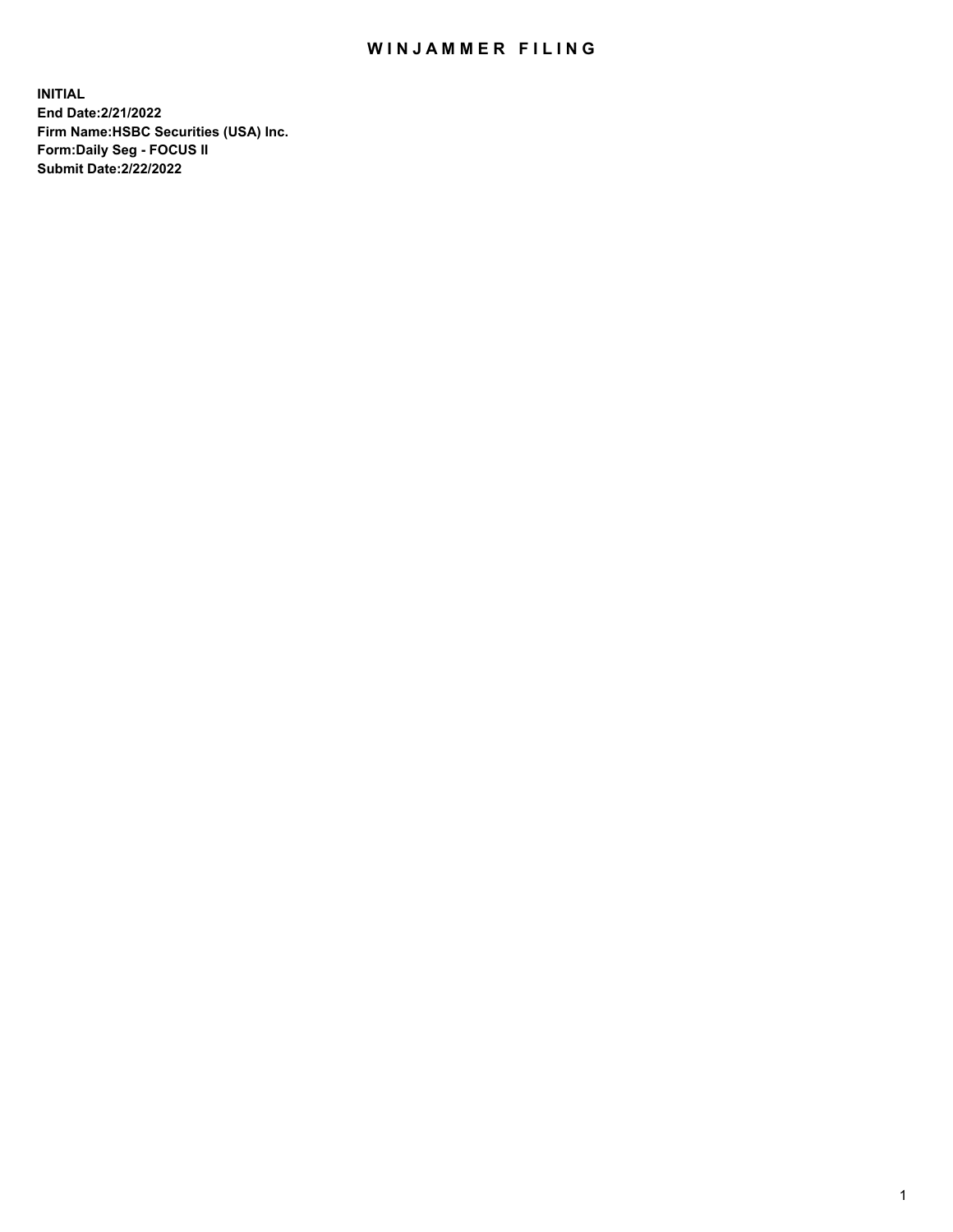**INITIAL End Date:2/21/2022 Firm Name:HSBC Securities (USA) Inc. Form:Daily Seg - FOCUS II Submit Date:2/22/2022 Daily Segregation - Cover Page**

| Name of Company                                                                                                                                                                                                                                                                                                                | <b>HSBC Securities (USA) Inc.</b>                          |
|--------------------------------------------------------------------------------------------------------------------------------------------------------------------------------------------------------------------------------------------------------------------------------------------------------------------------------|------------------------------------------------------------|
| <b>Contact Name</b>                                                                                                                                                                                                                                                                                                            | <b>Michael Vacca</b>                                       |
| <b>Contact Phone Number</b>                                                                                                                                                                                                                                                                                                    | 212-525-7951                                               |
| <b>Contact Email Address</b>                                                                                                                                                                                                                                                                                                   | michael.vacca@us.hsbc.com                                  |
| FCM's Customer Segregated Funds Residual Interest Target (choose one):<br>a. Minimum dollar amount: ; or<br>b. Minimum percentage of customer segregated funds required:% ; or<br>c. Dollar amount range between: and; or<br>d. Percentage range of customer segregated funds required between:% and%.                         | 96,000,000<br><u>0</u><br>0 <sub>0</sub><br>00             |
| FCM's Customer Secured Amount Funds Residual Interest Target (choose one):<br>a. Minimum dollar amount: ; or<br>b. Minimum percentage of customer secured funds required:%; or<br>c. Dollar amount range between: and; or<br>d. Percentage range of customer secured funds required between:% and%.                            | 15,000,000<br><u>0</u><br>0 <sub>0</sub><br>0 <sub>0</sub> |
| FCM's Cleared Swaps Customer Collateral Residual Interest Target (choose one):<br>a. Minimum dollar amount: ; or<br>b. Minimum percentage of cleared swaps customer collateral required:% ; or<br>c. Dollar amount range between: and; or<br>d. Percentage range of cleared swaps customer collateral required between:% and%. | 75,000,000<br><u>0</u><br><u>00</u><br>00                  |

Attach supporting documents CH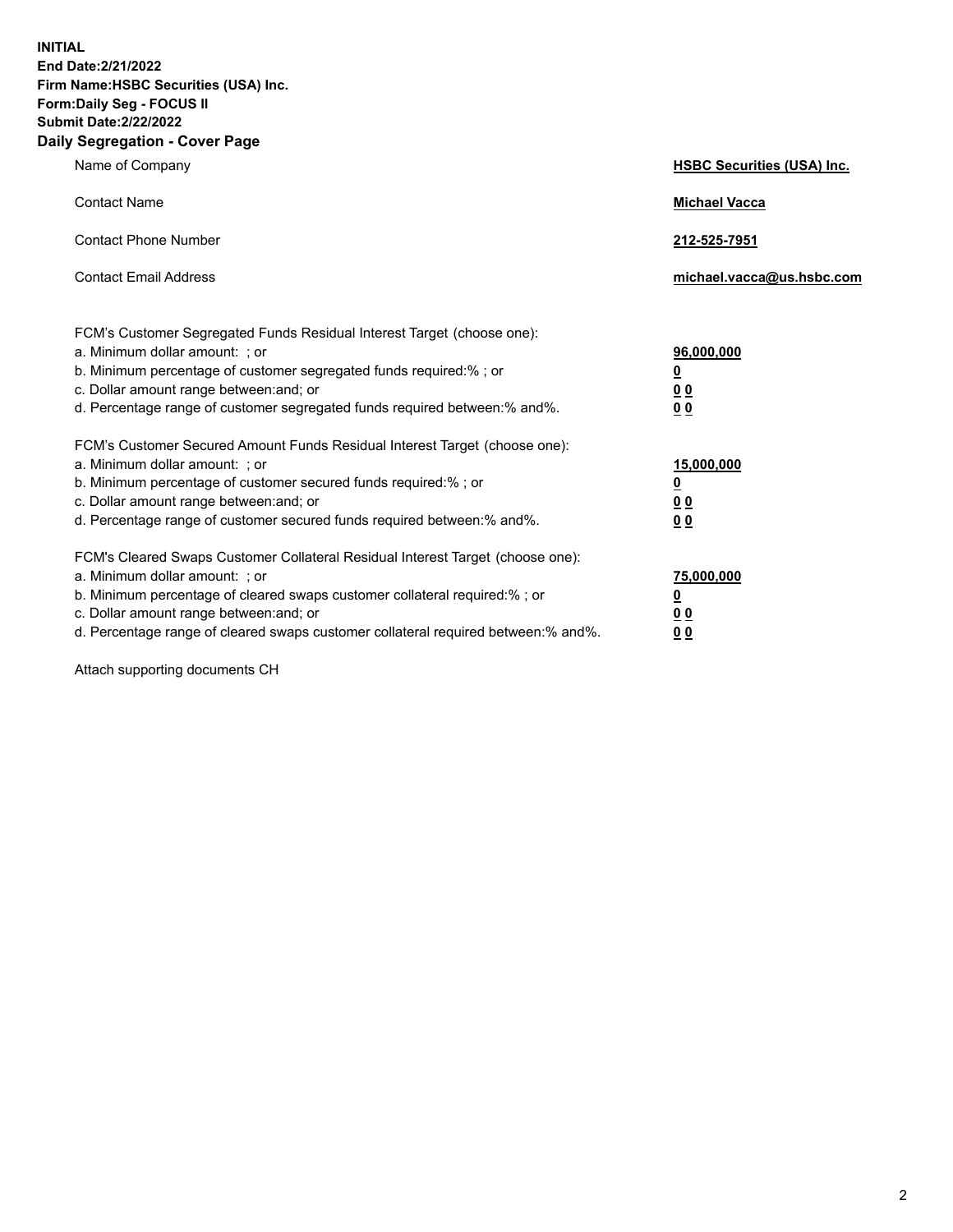**INITIAL End Date:2/21/2022 Firm Name:HSBC Securities (USA) Inc. Form:Daily Seg - FOCUS II Submit Date:2/22/2022 Daily Segregation - Secured Amounts** Foreign Futures and Foreign Options Secured Amounts

Amount required to be set aside pursuant to law, rule or regulation of a foreign

- government or a rule of a self-regulatory organization authorized thereunder 1. Net ledger balance - Foreign Futures and Foreign Option Trading - All Customers A. Cash **99,761,264** [7315]
	-
	- B. Securities (at market) **50,485,072** [7317]
- 2. Net unrealized profit (loss) in open futures contracts traded on a foreign board of trade **-842,585** [7325]
- 3. Exchange traded options
	- a. Market value of open option contracts purchased on a foreign board of trade **0** [7335]
	- b. Market value of open contracts granted (sold) on a foreign board of trade **0** [7337]
- 4. Net equity (deficit) (add lines 1. 2. and 3.) **149,403,751** [7345]
- 5. Account liquidating to a deficit and account with a debit balances gross amount **1,166,658** [7351] Less: amount offset by customer owned securities **-1,166,483** [7352] **175** [7354]
- 6. Amount required to be set aside as the secured amount Net Liquidating Equity Method (add lines 4 and 5)
- 7. Greater of amount required to be set aside pursuant to foreign jurisdiction (above) or line 6.

## FUNDS DEPOSITED IN SEPARATE REGULATION 30.7 ACCOUNTS

- 1. Cash in banks
	- A. Banks located in the United States **23,062,709** [7500]
	- B. Other banks qualified under Regulation 30.7 **0** [7520] **23,062,709** [7530]
- 2. Securities
	- A. In safekeeping with banks located in the United States **50,485,072** [7540]
	- B. In safekeeping with other banks qualified under Regulation 30.7 **0** [7560] **50,485,072** [7570]
- 3. Equities with registered futures commission merchants
	- A. Cash **0** [7580]
	- B. Securities **0** [7590]
	- C. Unrealized gain (loss) on open futures contracts **0** [7600]
	- D. Value of long option contracts **0** [7610]
	- E. Value of short option contracts **0** [7615] **0** [7620]
- 4. Amounts held by clearing organizations of foreign boards of trade
	- A. Cash **0** [7640]
	- B. Securities **0** [7650]
	- C. Amount due to (from) clearing organization daily variation **0** [7660]
	- D. Value of long option contracts **0** [7670]
	- E. Value of short option contracts **0** [7675] **0** [7680]
- 5. Amounts held by members of foreign boards of trade
	-
	- B. Securities **0** [7710]
	- C. Unrealized gain (loss) on open futures contracts **-842,585** [7720]
	- D. Value of long option contracts **0** [7730]
	- E. Value of short option contracts **0** [7735] **122,592,915** [7740]
- 6. Amounts with other depositories designated by a foreign board of trade **0** [7760]
- 7. Segregated funds on hand **0** [7765]
- 8. Total funds in separate section 30.7 accounts **196,140,696** [7770]
- 9. Excess (deficiency) Set Aside for Secured Amount (subtract line 7 Secured Statement Page 1 from Line 8)
- 10. Management Target Amount for Excess funds in separate section 30.7 accounts **15,000,000** [7780]
- 11. Excess (deficiency) funds in separate 30.7 accounts over (under) Management Target **31,736,770** [7785]

**0** [7305]

**149,403,926** [7355]

**149,403,926** [7360]

 A. Cash **123,435,500** [7700] **46,736,770** [7380]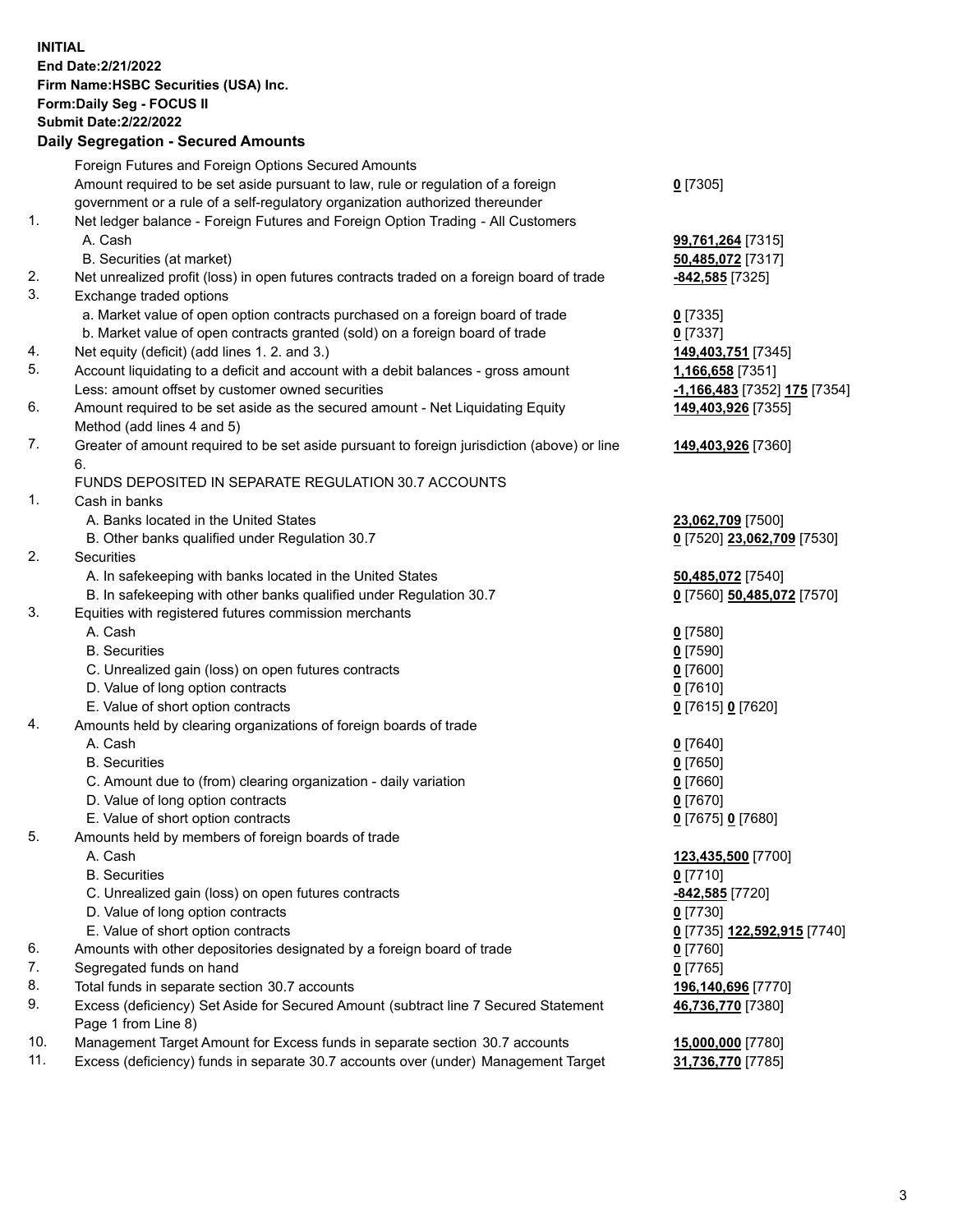**INITIAL End Date:2/21/2022 Firm Name:HSBC Securities (USA) Inc. Form:Daily Seg - FOCUS II Submit Date:2/22/2022 Daily Segregation - Segregation Statement** SEGREGATION REQUIREMENTS(Section 4d(2) of the CEAct) 1. Net ledger balance A. Cash **3,513,618,194** [7010] B. Securities (at market) **815,595,903** [7020] 2. Net unrealized profit (loss) in open futures contracts traded on a contract market **-1,554,053,961** [7030] 3. Exchange traded options A. Add market value of open option contracts purchased on a contract market **1,763,408,077** [7032] B. Deduct market value of open option contracts granted (sold) on a contract market **-303,199,208** [7033] 4. Net equity (deficit) (add lines 1, 2 and 3) **4,235,369,005** [7040] 5. Accounts liquidating to a deficit and accounts with debit balances - gross amount **1,481,433** [7045] Less: amount offset by customer securities **-1,481,433** [7047] **0** [7050] 6. Amount required to be segregated (add lines 4 and 5) **4,235,369,005** [7060] FUNDS IN SEGREGATED ACCOUNTS 7. Deposited in segregated funds bank accounts A. Cash **10,070,246** [7070] B. Securities representing investments of customers' funds (at market) **0** [7080] C. Securities held for particular customers or option customers in lieu of cash (at market) **37,690,097** [7090] 8. Margins on deposit with derivatives clearing organizations of contract markets A. Cash **1,967,869,717** [7100] B. Securities representing investments of customers' funds (at market) **44,858,534** [7110] C. Securities held for particular customers or option customers in lieu of cash (at market) **751,930,728** [7120] 9. Net settlement from (to) derivatives clearing organizations of contract markets **43,741,186** [7130] 10. Exchange traded options A. Value of open long option contracts **1,763,408,077** [7132] B. Value of open short option contracts **-303,199,208** [7133] 11. Net equities with other FCMs A. Net liquidating equity **155,485** [7140] B. Securities representing investments of customers' funds (at market) **0** [7160] C. Securities held for particular customers or option customers in lieu of cash (at market) **24,125,000** [7170] 12. Segregated funds on hand **1,850,078** [7150] 13. Total amount in segregation (add lines 7 through 12) **4,342,499,940** [7180] 14. Excess (deficiency) funds in segregation (subtract line 6 from line 13) **107,130,935** [7190] 15. Management Target Amount for Excess funds in segregation **96,000,000** [7194] 16. Excess (deficiency) funds in segregation over (under) Management Target Amount **11,130,935** [7198]

Excess